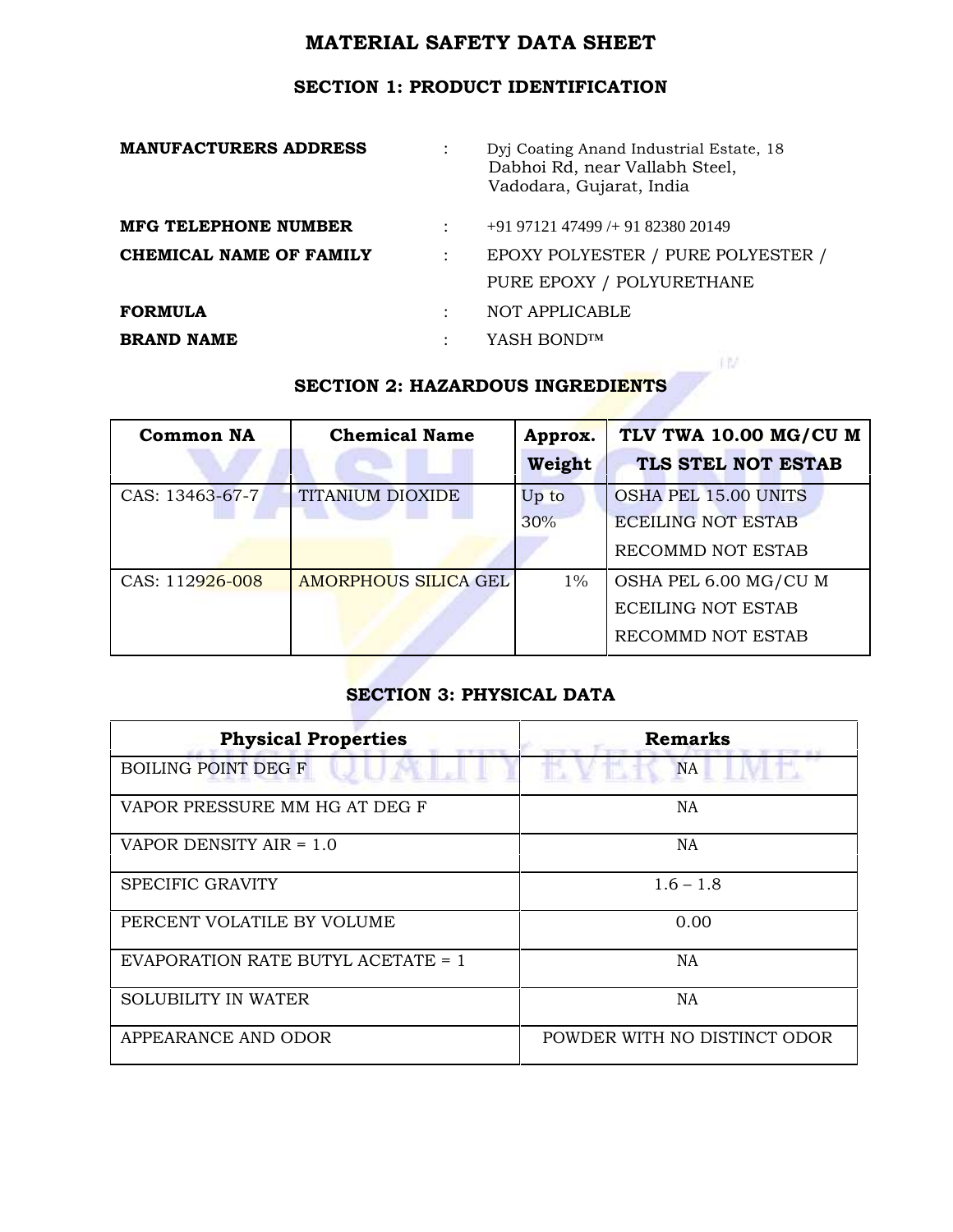| <b>DESCRIPTION</b>           | <b>REMARKS</b>                                          |
|------------------------------|---------------------------------------------------------|
| FLASH POINT ICC / PM DEG F   | DECOMPOSES WITHOUT FLASHING                             |
| LOWER EXPOLOSIVE LIMIT       | <b>NA</b>                                               |
| UPPER EXPLOSIVE LIMIT        | <b>NA</b>                                               |
| <b>EXTINGUISHING MEDIA</b>   | CARBON DIOXIDE, DRY CHEMICAL, FOAM, AND<br>OR WATER FOG |
| <b>SPECIAL FIRE FIGHTING</b> | FIRE FIGHTERS MUST WEAR SELF CONTAINED                  |
| <b>PROCEDURES</b>            | BREATHING APPARATUS OR AIR MASKS                        |
| UNUSUAL FIRE AND EXPLOSIVE   | REFER TO NFPA 1977 EDITION OF 33 CHAPTER                |
| <b>HAZARDS</b>               | 13 ORGANIC SOLIDS DUST WHEN SUSPENDED                   |
|                              | IN AIR IN THE CORRECT RATIO IS FLAMMABLE                |

### **SECTION 4: FIRE AND EXPLOSION HAZARD**

#### **SECTION 5: HEALTH HAZARD DATA**

| <b>DESCRIPTION</b>                                            | <b>REMARKS</b>                                                                  |
|---------------------------------------------------------------|---------------------------------------------------------------------------------|
| THRESHOLD LIMIT VALUE                                         | NOT REQUIRED FOR MIXTURE                                                        |
| <b>EFFECTS OF OVEREXPOSURE</b>                                | <b>OVEREXPOSURE TO INGREDIENTS IN THIS</b><br>PRODUCT MAY CAUSE NOSE AND THROAT |
| <b>IMMEDIATE EFFECTS ACUTE)</b>                               | <b>IRRIATATION, EYE IRRITATION, SKIN IRRITATION</b>                             |
| DELAYED EFFECTS CHRONIC)                                      | <b>NOT KNOWN</b>                                                                |
| MEDICAL CONDITIONS GENERALLY<br><b>AGGRAVATED BY EXPOSURE</b> | <b>NOT KNOWN</b>                                                                |

## **EMERGENCY AND FIRST AID PROCEDURES**

| <b>DESCRIPTION</b>                        | <b>REMARKS</b>                                                                              |
|-------------------------------------------|---------------------------------------------------------------------------------------------|
| EYE CONTACT                               | FLASH IMMEDIATELY WITH PLENTY OF WATER FOR AT<br>LEAST 15 MINUTES AND GET MEDICAL ATTENTION |
|                                           |                                                                                             |
| <b>SKIN CONTACT</b>                       | WASH THOROUGHLY WITH SOAP AND WATER                                                         |
| <b>CLOTHING</b>                           | REMOVE CONTAMINATED CLOTHING AND SHOES, WASH                                                |
|                                           | CLOTHING BEFORE REUSE, AND THOROUGHLY CLEAN                                                 |
|                                           | CONTAMINATED SHOES                                                                          |
| <b>INHALATION</b>                         | IF INHALED, REMOVE TO FRESH AIR, IF NOT BREATHING,                                          |
|                                           | GIVE ARTIFICIAL RESPIRATION, IF BREATHING IS DIFFICULT,                                     |
|                                           | GIVES OXYGEN, GET MEDICAL ATTENTION IMMEDIATELY                                             |
| <b>SWALLOWING</b>                         | IF SWALLOWED, CONTACT MEDICAL PERSONNEL                                                     |
|                                           | IMMEDIATELY TO DETERMINE BEST COURSE OF ACTION                                              |
| <b>POSSIBLE ROUTES OF</b><br><b>ENTRY</b> | INHALATION, INGESTION                                                                       |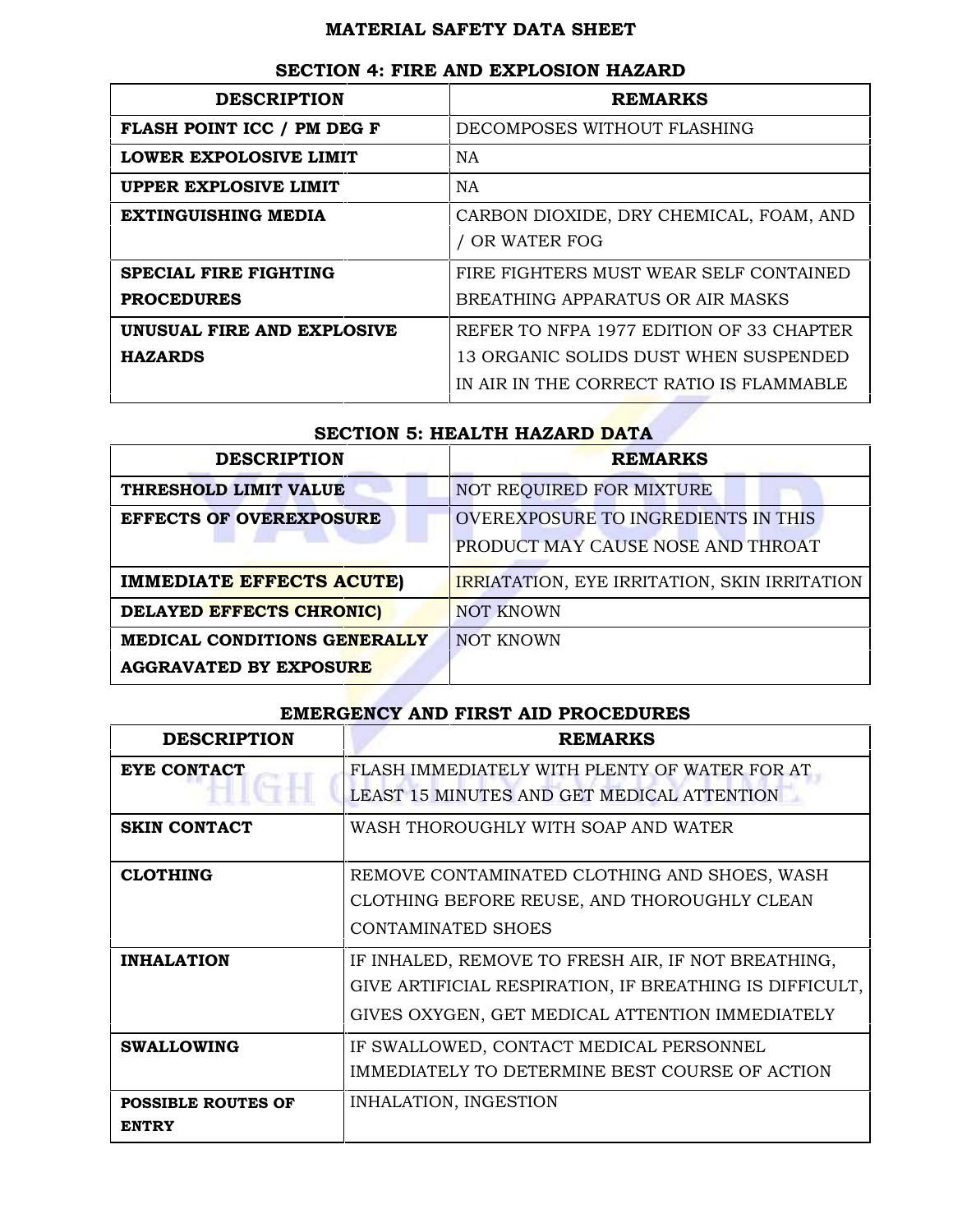## **SECTION 6: REACTIVITY DATA**

| THIS PRODUCT IS STABLE                  |                           |  |
|-----------------------------------------|---------------------------|--|
| <b>CONDITIONS TO AVOID</b>              | <b>NONE</b>               |  |
| <b>INCOMPATIBILITY</b>                  | STRONG OXIDIZERS          |  |
| <b>HAZARDOUS DECOMPOSITION PRODUCTS</b> | CARBON DIOXIDE / MONOXIDE |  |
| <b>HAZARDOUS POLYMERIZATION</b>         | <b>NONE</b>               |  |

#### **SECTION 7: SPILL OR LEAK PROCEDURES**

| SHOVEL UP AND DISPOSE OF IN AN | AVOID CONTACT WITH EYES |
|--------------------------------|-------------------------|
| APPROVED MANNER                |                         |

#### **WASTE DISPOSAL METHODS**

- 1. PLACE THE POWDER, BACK IN THE CORRUGATED BOXES WITHOUT THE POLYTHENE BAGS AND PUT THEM NEAR AN OVEN TILL THE POWDER SOLIDIFIES. DUMP IT AS SOLID WASTE.
- 2. DISPOSE THE POWDER BY BURYING IT UNDER GROUND IN AN ISOLATED AREA
- 3. DISPOSE IN CHEMICAL DISPOSAL AREA OR IN A MANNER THAT COMPLIES WITH LOCAL / NATIONAL REGULATONS.

## **SECTION 8: SPECIAL PROTECTION INFORMATION**

## **RESPIRATORY PROTECTION**

REQUIRED FOR DUSTS AND FUME CONDITIONS. F."

## **VENTILATION**

VENTILATION EQUIPMENT SHOULD BE EXPLOSION PROOF. CURING OVENS SHOULD BE PROPERLY VENTED TO PREVENT RELEASE OF CURING OFF GASES INTO THE WORKPLACE

| <b>PROTECTIVE GLOVES</b>   |                      | USUAL INDUSTRIAL HAND PROTECTION |
|----------------------------|----------------------|----------------------------------|
| EYE PROTECTION             |                      | USUAL INDUTRIAL EYE PROTECTION   |
| OTHER PROTECTIVE EQUIPMENT | <b>Service</b> State | USUAL INDUSTRIAL WORK CLOTHES    |